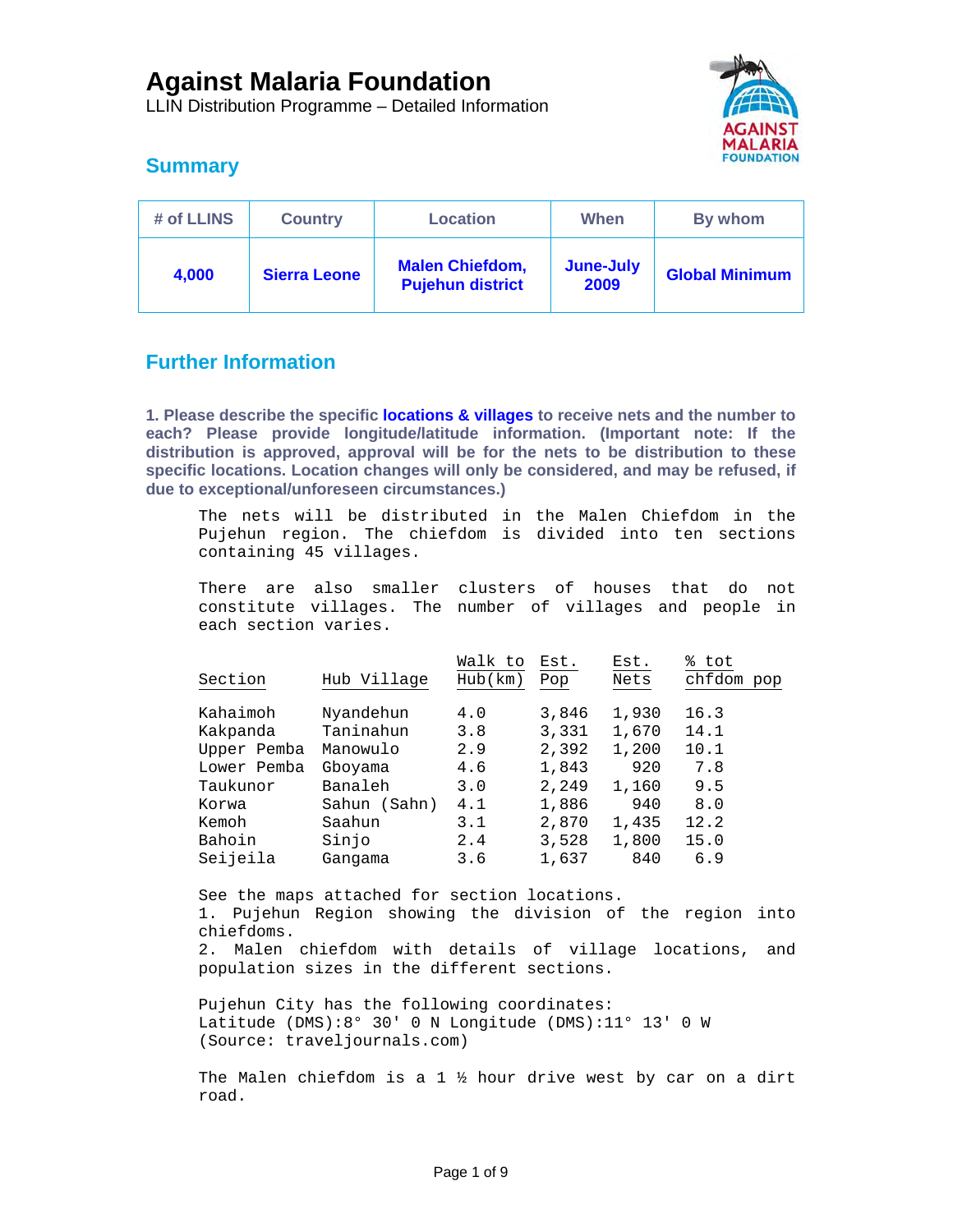We will focus on covering entire villages at a time. The number of villages to be covered will be established based on the census data and in consultation with the paramount chief and the District Health Management Team.

We plan to cover the following sections with 4,000 nets.

|                  | Approx     | Approx |                            |
|------------------|------------|--------|----------------------------|
|                  | Population | #Nets* |                            |
| Korwa Section    | 400        |        | 200 (for pp to be covered) |
| Bahoin Section   | 3,528      | 1,800  |                            |
| Taukonor Section | 2,249      | 1,160  |                            |
| Seijela          | 1,637      | 840    |                            |
| Total            | 7,814      | 4,000  |                            |

\* On basis of approx 1 net per 2 people and achieving blanket coverage of all sleeping spaces.

## **2. Is this an urban or rural area and how many people live in this specific area?**

This is a rural area in dense tropical rainforest. It used to have a big palm oil production, but now has mainly rice farming. The population of the entire chiefdom is 23,520. The smallest of the ten sections has 1,637 inhabitants and the largest has 3,846. These numbers come from a survey carried out for GMin by a representative of the National Electoral Commission for Sierra Leone in the Fall of 2008.

#### **3. Is this a high risk malaria area? If yes, why do you designate it as high?**

Yes. The entire country is endemic, but this area also has many rivers, swamps and irrigated fields for rice farming. Thus, this is an optimal breeding location for mosquitoes. In addition, local people consider malaria a very significant problem. The UNICEF-developed Multi-Indicator Cluster Survey for the Pujehun region puts the malaria prevalence rate at  $35 - 45$ %.

Further:

Malaria is a big problem in the area – indeed malaria prevention is a need identified by our local partners. To add further evidence we will quote the District Health Management Team (DHMT) on the malaria prevalence in our target community. They work there year-round and witness every day the debilitating effect of malaria. The quoted report was prepared for the last distribution Global Minimum undertook in the Sahn Malen village in the Malen chiefdom:

"Malaria is the leading cause of morbidity and mortality among the population in Pujehun district, with an estimated prevalence rate of 35%-45% (MICS 3). Pujehun constitutes one of the 13 Medical Districts in Sierra Leone as well as one of the four districts in the southern province. Pujehun district covers a total surface area of 4,105 square kilometers and harbours a population of 234,234 (Statistics Sierra Leone). This population, which resides in 12 chiefdoms, is mostly comprised of rural inhabitants. Malaria is endemic in Pujehun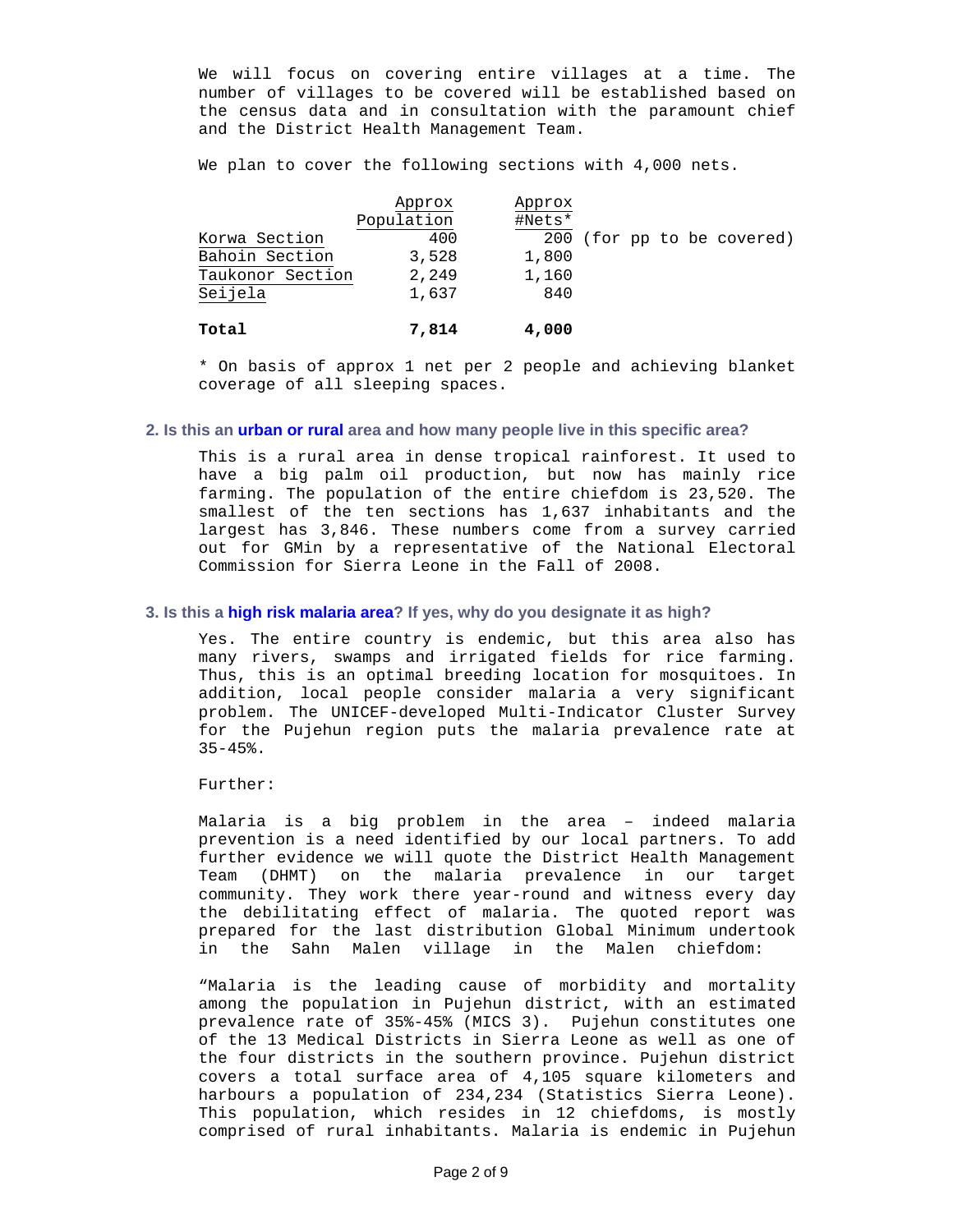district and normally assumes the highest peak of prevalence in the rainy season."

"Sahn Malen is ideal for the proposed study [of the effectiveness of ITNs] due to the following reasons: Firstly the topography of Sahn Malen is conducive for active transmission of malaria (swamps, depressed areas, oil palm plantation, forest and grassland vegetation). Secondly, Sahn Malen has a Community Health Centre (CHC) that has been stocked with adequate amounts of drugs including antimalarials. The centre which is manned by staff of the Ministry of Heath and Sanitation (MOHS) provides services through the general clinic, Antenatal Clinic (ANC) and Underfives Clinic (UFC). There is a functional Community Development Committee (CDC) and Traditional Birth Attendants (TBA) are actively working with clinic staff. Thirdly, community participation in the delivery of health care services is remarkable. Lastly, Sahn Malen is a very good example of a typical community undergoing post war reconstruction and rehabilitation. Health service delivery is headed by the District Health Management Team (DHMT) in Pujehun. Partners working with the DHMT are mainly UNICEF and the Pujehun District council (PDC). There are no NGOs operating in the health sector at the moment."

This time Global Minimum aims to cover the villages neighboring Sahn Malen, which are situated in exactly the same topographical conditions and thus suffer the same problems of malaria. If anything, this topography will cause a higher malaria prevalence rate in the Malan chiefdom than in the rest of the Pujehun region.

We have ample scientific evidence that malaria is a problem in the area. This evidence is collected and presented by the head government health team working in the region, the DHMT.

Also:

Pujehun constitutes one of the 13 Medical Districts in Sierra Leone as well as one of the four districts in the southern province. Pujehun district covers a total surface area of 4,105 square kilometers with a population of 234,234 (Statistics Sierra Leone). This population, which resides in 12 chiefdoms, mostly comprises of rural inhabitants.

Malaria is the leading cause of morbidity and mortality among the population in Pujehun district, with an estimated prevalence rate of 35%-45% (MICS 3).

The chiefdom in question is the Malen Chiefdom, which if anything has a higher prevalence rate than the rest of the Pujehun district.

**4. How many** *reported* **cases of malaria and malaria deaths were there in this area in 2005? If you do not have statistics please make a qualitative comment.** 

We do not possess statistics for this. However, if absolutely necessary, the medical journals could be procured from the health workers in the region. It should be said however that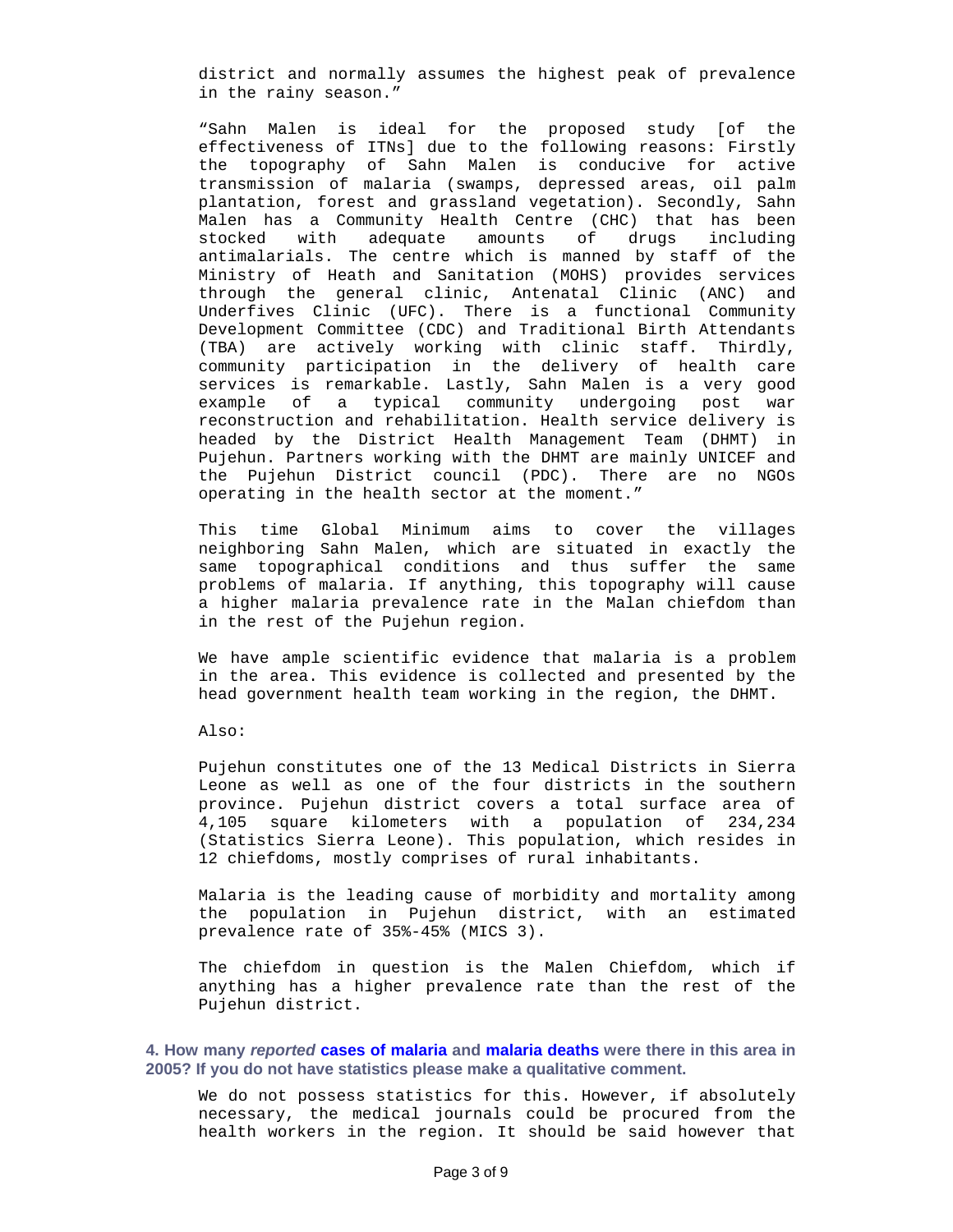most common fevers are attributed to malaria so getting any precise statistics would be difficult.

Malaria is perceived to be a very big problem by the people living there. They have grown accustomed to living with the disease and the concomitant long periods of illness and infant deaths.

Re collating malaria figures from as many clinics' medical records as possible so this information could act as baseline data ie drawing together information showing the number of suspected/known malaria cases per month in the few months before the distribution of nets and then gathering the same monthly information post distribution:

We will establish this baseline in cooperation with DHMT once we're on he ground. However, at present the process taking digital copies of all the medical journals in the chiefdom to send to the US for data processing would be too cumbersome a task to be accomplished within the next couple of weeks.

## **5. Is this distribution of nets 'blanket coverage' of an area/village or to a select/vulnerable group? If the latter, please describe this group.**

100% coverage. We consider a mosquito net distribution a community project and do not wish to exclude any groups. By covering everyone we also aim to harness the mass effect of a collective usage rate above 60 %.

### **6. What is the existing level of ITN use in this area? Are there existing bednet distribution programmes in this area?**

We surveyed the biggest village in 2007 and we found that 3% of the households had at least one mosquito net. Many of these were torn, however, and none of them were treated with insecticide. We anticipate the level of ITN use in other villages would be the same or lower. Our team completed one distribution of 1,280 nets in 2007 in the same village.

Determining net usage:

The DHMT does random sampling by interviewing 400 individuals (out of a population of 1500) to create a representative sample. In case of under-fives, their mothers or caretakers were used as proxy. They do these interviews every six months, and they have recorded a sustained 93 % 12 months after the first distribution by Global Minimum.

As noted earlier, the community participation in the delivery of health care services is remarkable in this chiefdom and the DHMT is able to combine this project with their other activities in the chiefdom.

Other net distributions in the area:

The DHMT has no record of other NGOs working in the area. The Red Cross has previously carried out a nation-wide distribution, but the nets have not reached the population of Malen. Indeed, in our comprehensive survey of the village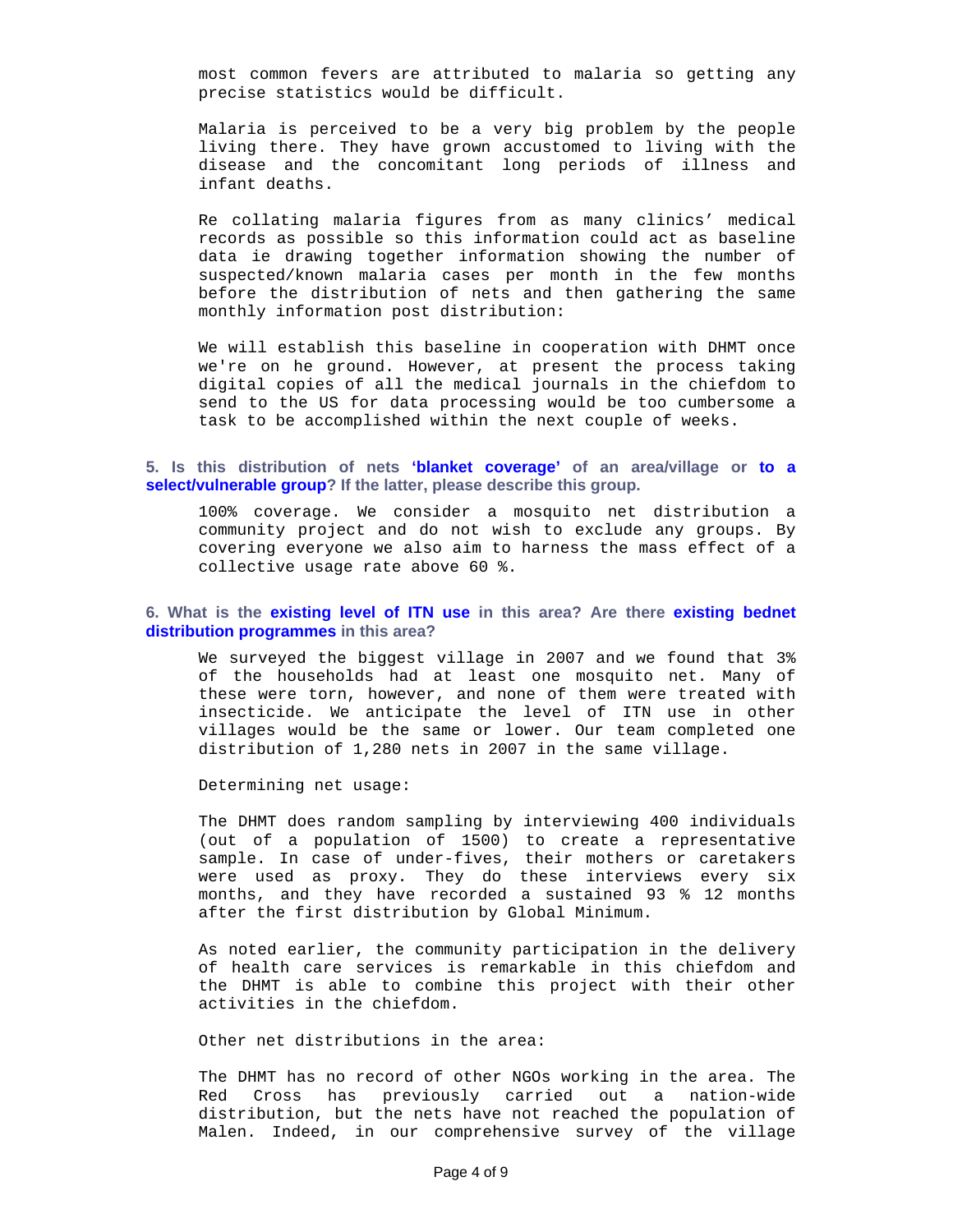less than 3 % of the population had a net, much fewer had one without tears that was treated with insecticide.

By looking at Roll Back Malaria website it's clear that the Pujehun district is not covered by the Global Fund's work:

http://www.rollbackmalaria.org/countryaction/sierraLeone.html #expand\_node

According to this link, the only other ITN distribution partner is UNICEF whose health experts are advising us for our distributions.

**7. Why was the area/villages chosen for bednet distribution and who made this decision? Please provide the name, position and organisation of the person/s making the decision.** 

The family of the executive director of Global Minimum, David Sengeh, hails from this region of Sierra Leone. He visited the chiefdom during the summer of 2006 and personally witnessed the brutal consequences of living in a malaria endemic area. After consulting with the paramount chief and the District Health Management Team (DHMT), he started Global Minimum with 3 of his friends to address this problem.

David Moinina Sengeh Degree Candidate in Biomedical Engineering Harvard School of Engineering and Applied Sciences (Class of 2010) 490 Currier Mail Center, 64 Linnaean St., Cambridge, MA, 02138-1502 USA Email: Dsengeh AT fas.harvard.edu Cell: +1-617-999-4319

This community is chosen for scientific reasons (high prevalence of malaria) and due to the fact that we are able to work closely with the target community.

As seen in our answer to question 3, malaria is from an official source established as a big problem in the region in general and in the chiefdom in particular. The fact that we have a very good working relationship with the paramount chief, the District Health Management Team as well as great knowledge of local customs and culture only improves the effectiveness of our distribution.

This expert knowledge due to familial relations should not detract from the effectiveness of our distribution, but rather add to it. This distribution is a case of Sierra Leoneans addressing their own problems, and they have have chosen to focus on the problem that a lot of scientific evidence suggests is the biggest in their country. Global Minimum has many Sierra Leonean members and the other international members are more than happy to help them acquire the means (ITNS) to face one of Sierra Leone's many challenges.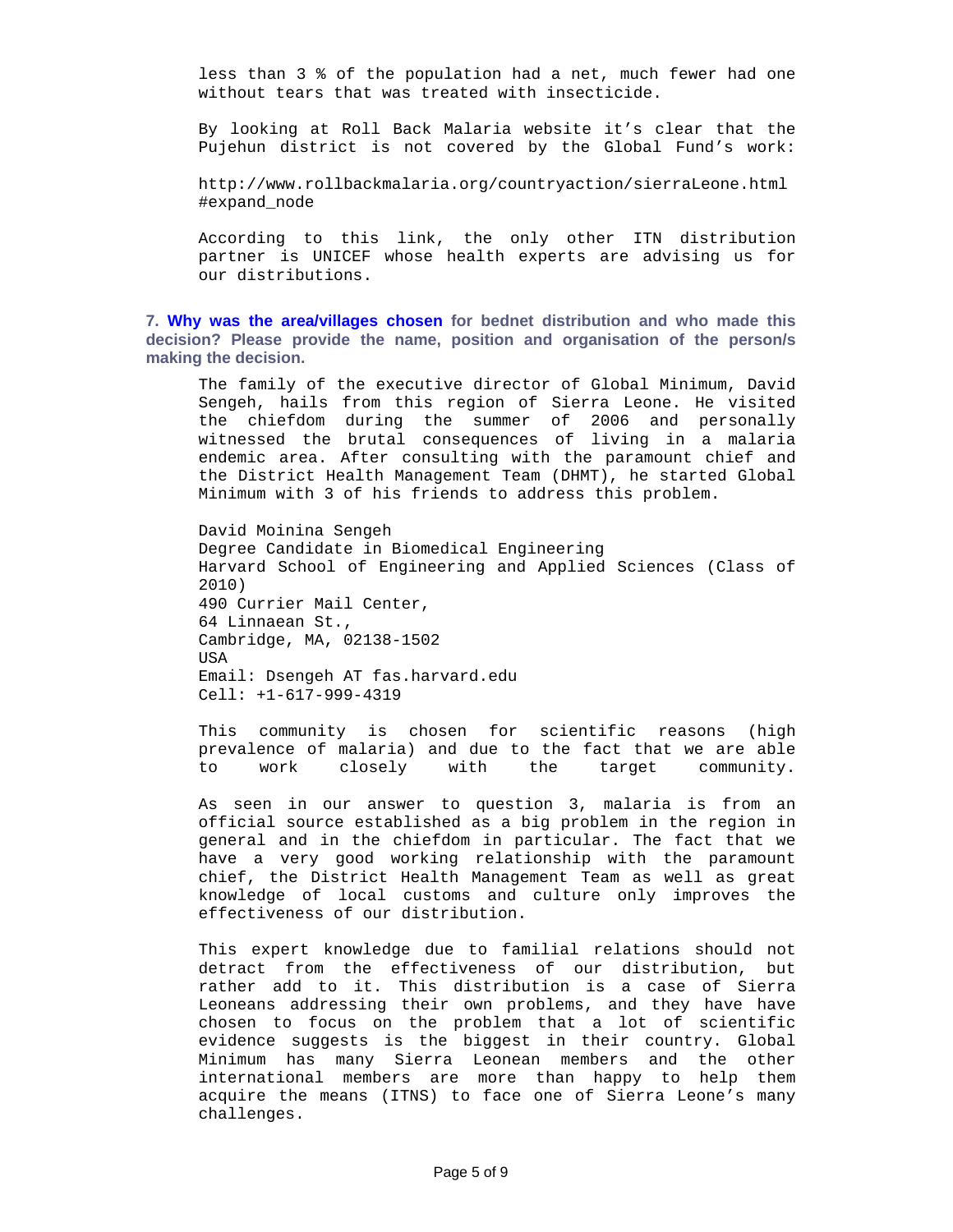**8. Have you consulted with the National Malaria Programme in your country about this distribution and what was their response? Please provide the name, position and contact details of the person/s with whom you have liaised.** 

For our last project, the national malaria program was not very responsive, but they did not disapprove of the distribution. We have contacted them again through our contacts in Sierra Leone and on Wednesday March 18th 2009 Samuel Baker, the National Malaria Control Programme Manager, confirmed via cell-phone that we can carry out our distribution as long as we share data and results with them. We assumed that our contacts in Sierra Leone had sought this approval previously, but this time we have it fully confirmed.

To: Mathias Esmann <esmann@princeton.edu> From:Samuel Baker <sambaker79@yahoo.com> Date: Tue, Mar 24, 2009 at 7:58 AM Subject: Global Minimum's Distribution of LLINs in Pujehun

#### Dear Mathias,

Thank you for your intention to partner with the National Malaria Control Programme in the business of Prevention and Control of Malaria in Sierra Leone. Mr Paul Sengeh informed me about this venture and I want to assure you that it is most welcomed; especially the fact that it appears as if you intend to continue following up you distribution to ensure the people use the nets that are distributed to them. Secondly, the house to house campaign is a welcomed strategy which the NMCP also intends using in a forth comming campaign planned for 2010.

We would be greatful if you could supply us with distribution informations as to area covered including different target groups covered or rather number, and if possible, addresses of houses covered. Wishing you well in you endeavour and expecting to hearing from you as you go ahead with your plan.

Kindest Regards Dr Sam Baker Programme manager National Malaria Control Programme Medical Stores Compound New England Ville Freetown

Contact information for Dr. S.H. Baker; Tel: +232 76 640137, +232 33 408855, +232 77 558962 Email: sambaker79 AT yahoo.com or sambaker79 AT gmail.com

### **9. Please describe any pre-distribution activity, in particular how the size of the target group and number of nets required will be ascertained?**

As we did during our distribution in 2007, we will do a census and visit each home in a village. We will mark each house with chalk i.e. "C3" – section C of the village house no. 3. This will allow us to carry out an efficient distribution and give us an opportunity to introduce ourselves to the people of the project village. We will ask how many 'sleeping spaces' they have and set aside that amount of mosquito nets for the subsequent distribution. This way we don't give two nets to a couple that sleeps in one bed.

We will also call a town meeting and introduce ourselves alongside the paramount chief and the DHMT with whom we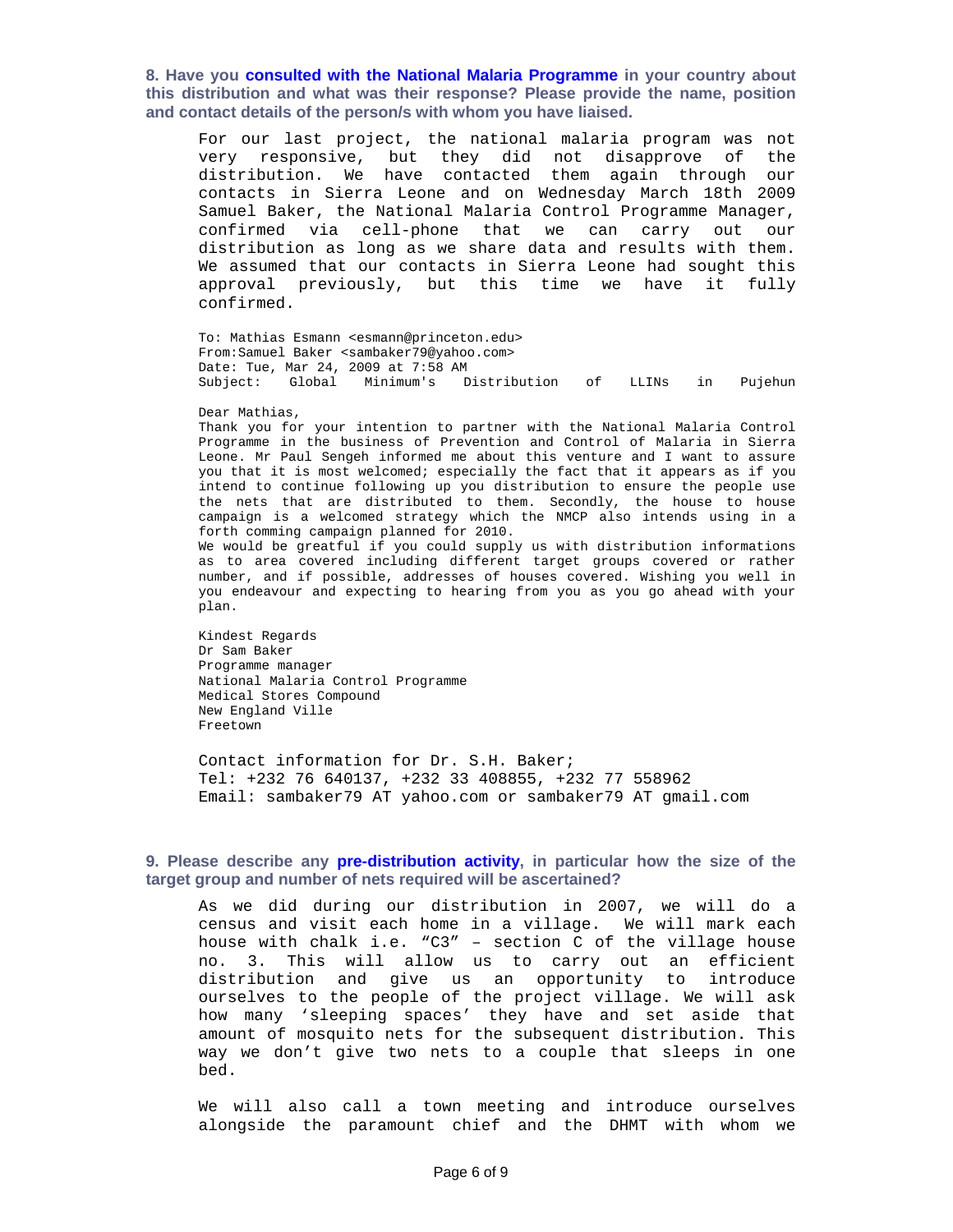worked in 2007. We will also continue our tradition of having a soccer tournament that will publicize the distribution and make us known to younger segments of the population.

# **10. Please describe how the bednets will be distributed, by whom, whether distribution will be a focussed effort or part of a combined programme and if there will be an information/education component to the distribution? Please indicate over what time period (typically, the number of days or weeks) the distribution will occur.**

We will distribute nets house-to-house. As in 2007, we will split each village into three sections and create three teams composed of members of GMin, local translators and local volunteers. We will visit each house in the village and explain how the nets are used properly, how they are best hung up, what their effect is, the importance of sleeping under an ITN every night, as well as the transmission cycle of the malaria parasite.

We will help the people hang the nets if necessary (and provide nails and hooks where needed).

Malaria education will thus take place as we visit each house, but the district health medical team will also do ongoing sensitization after the project ends – as they are currently doing for the 1,280 net distribution.

We covered 1,500 people in one week in 2007, so we estimate that the distribution of 4,000 nets will take 4 weeks. We will do pre-distribution work in the first three weeks of June and then finish the distribution in the third week of July.

Suggestion from AMF:

"When you distribute nets to a larger gathering of people which I imagine will be part of what you do, I suggest you think about performing an educational 'skit' (play) with local people. The malaria education element is critically important and all our distributions must have them. The education typically involves explaining how malaria is transmitted (by the female Anopheles mosquito typically which bites between 10pm and 2am when seeking a blood-meal from a human), proper use and care of the net, a bednet hanging demonstration and how to identify the signs of someone suffering from malaria. This helps people understand why sleeping under a net at night can protect from malariacarrying mosquitoes.

A simple play or 'skit', acted out, is often part of getting the message across. Several villagers lie down, not under a net, and two or three others dressed with wings, buzz around them and pretend to bite them. The two wake up and feel ill and moan and groan. There is much amusement amongst the villagers who watch this, seeing their fellow villagers acting. Then the two villagers pretend to be asleep under a net and the dressed-up mosquitoes come back and try and bite them, touch the net, and the mosquitoes then roll over onto their backs with arms and legs waving in the air to much hilarity by the crowd. This humorous approach to explaining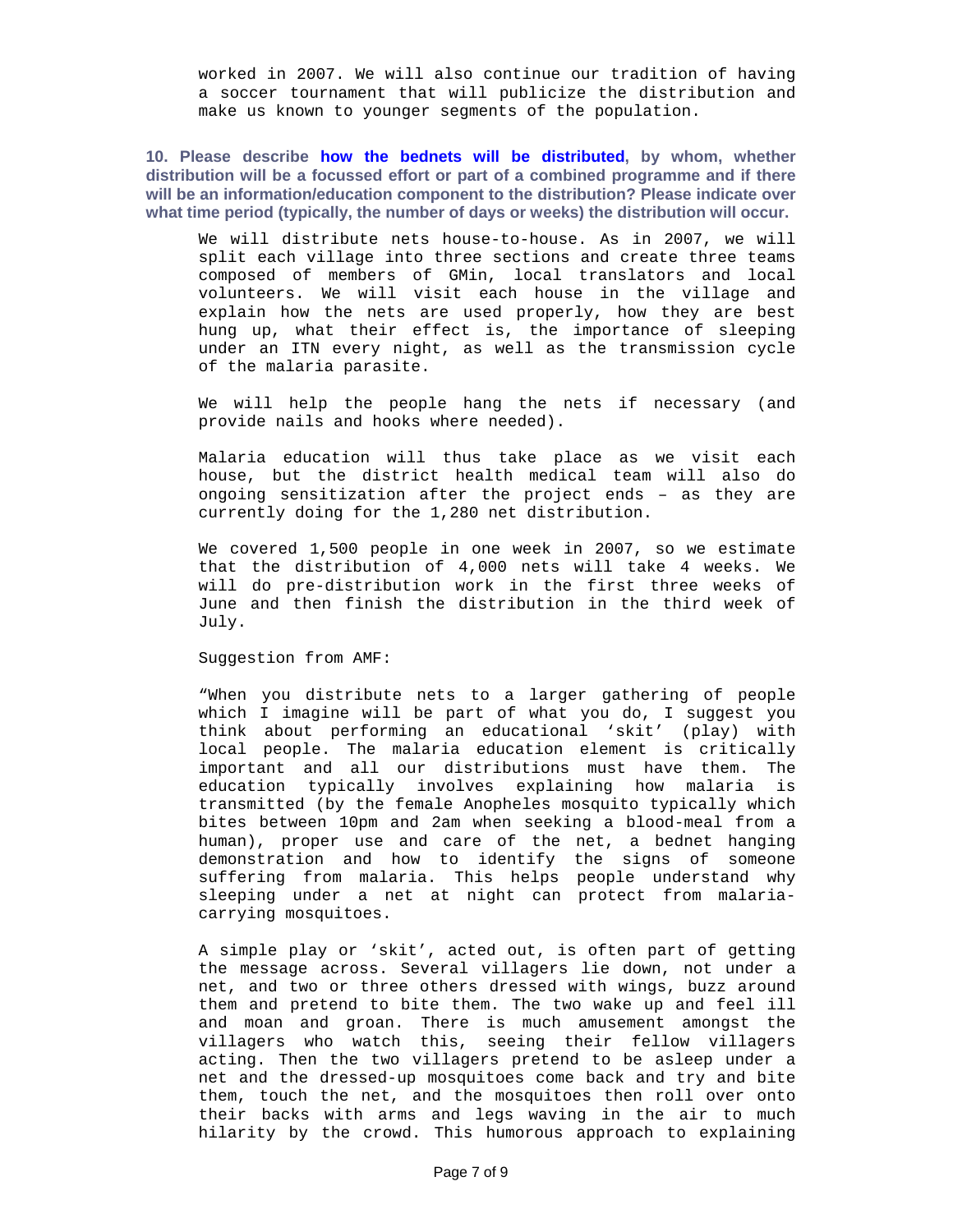how nets protect people and kill mosquitoes is highly effective at getting the message across. It is explained that nets are for their use and, with comments from the village chiefs and community leaders about how these nets must be used properly, proper use of the nets is encouraged."

This is an excellent idea. We will incorporate this into our distribution.

**11. What post-distribution follow-up is planned to assess the level of usage (hang-up percentage) of the nets? How long after the distribution will this assessment take place? Will you provide us with the findings? What will you be able to do subsequently to increase net hang-up if relevant?** 

In 2007, we arranged for the DHMT to do a random sample of net usage in the village we covered. They recorded ownership rates (97% after 12 months), usage rates (93% after 12 months), and reasons for not using/not having nets. They also had a small stock to replace broken nets.

As with the previous distribution, the DHMT will again do random sampling of ownership and usage rates as well as carry out sensitization. This will occur every two weeks for the first three months after the distribution and then every two months for at least three years. Sensitization includes educating people in the importance and use of the nets, installing nets in houses and making sure that nets are being used.

The DHMT will send us a report with the results of the random sampling every six months (after the dry and rainy seasons). In three years they will thus produce a total of 6 reports. We will promptly forward to you each of the reports that the DHMT sends to us.

The DHMT does ongoing sensitization, which has both given the village a very high usage rate and a very high level of knowledge of why mosquito nets are important.

**12. Please give the name and contact information for the (government) head of the district health management team for the/each area. Please ensure you include contact information.** 

Rev. Dr Thomas Samba. He lives in Pujehun City and works at the district hospital there. Email: ttsamba AT yahoo.com We are in regular contact with Dr Samba through the reports he sends and he has indicated that he along with his team is very willing to work with us on future distributions. He has very limited email access though (he checks it approximately once a month when he is in Freetown).

**13. Please confirm the nets will be distributed free-to-recipients, a requirement for us to fund nets.** 

Yes, they will. This was our principle in 2007 and it continues to be our principle now.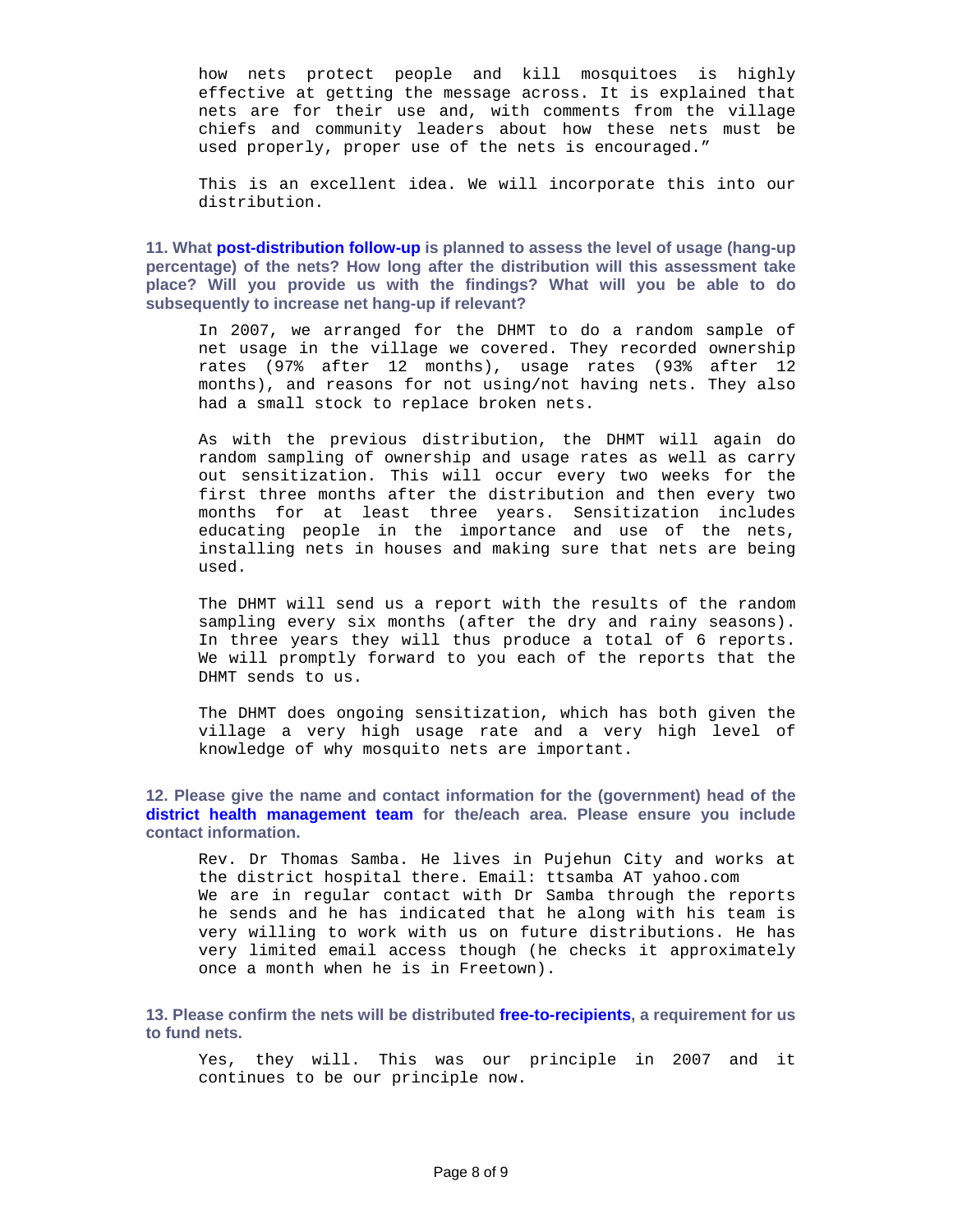**14. Please confirm you will send us, post-distribution, at least 40 digital photos per sub-location, taken at the distribution/s, to be added to our website as we report on the distribution to donors.\*** 

Yes, we will. In 2007 we took more than a thousand pictures for a single distribution. We will take more this time because the distribution is bigger and because we have a very strong emphasis on raising awareness about malaria in our home countries.

**15. Please indicate if you will be able to provide video footage from each sublocation. This is not mandatory but is preferred and aids reporting to donors and encourages further donor giving.\*** 

Yes, we will. In 2007 we shot more than 15 hours of footage, some of which is now on our website www.gmin.org. We will shoot more this time around because of the bigger scale of the distribution.

## **16. Please confirm you will send a Post-Distribution Summary when the distribution is complete.\***

Yes, we will. We will make sure to provide you with all the information you need concerning our distribution in the form of a post-distribution summary.

#### **17. Please provide your name, role and organisation and full contact information.**

Mathias Esmann Co-founder and Internal Director of Global Minimum Global Minimum is a non-profit registered in New Jersey and in Denmark.

Email: esmann AT princeton.edu; Cell: +1-609-751-6258

Current address: 4207 Frist Center (mailbox) Princeton University Princeton, NJ 08544, USA

Permanent Address: Hesselkaer 43 7100 Vejle Denmark

\*Information on providing photos, video and a Post-distribution Summary is included in the attached document.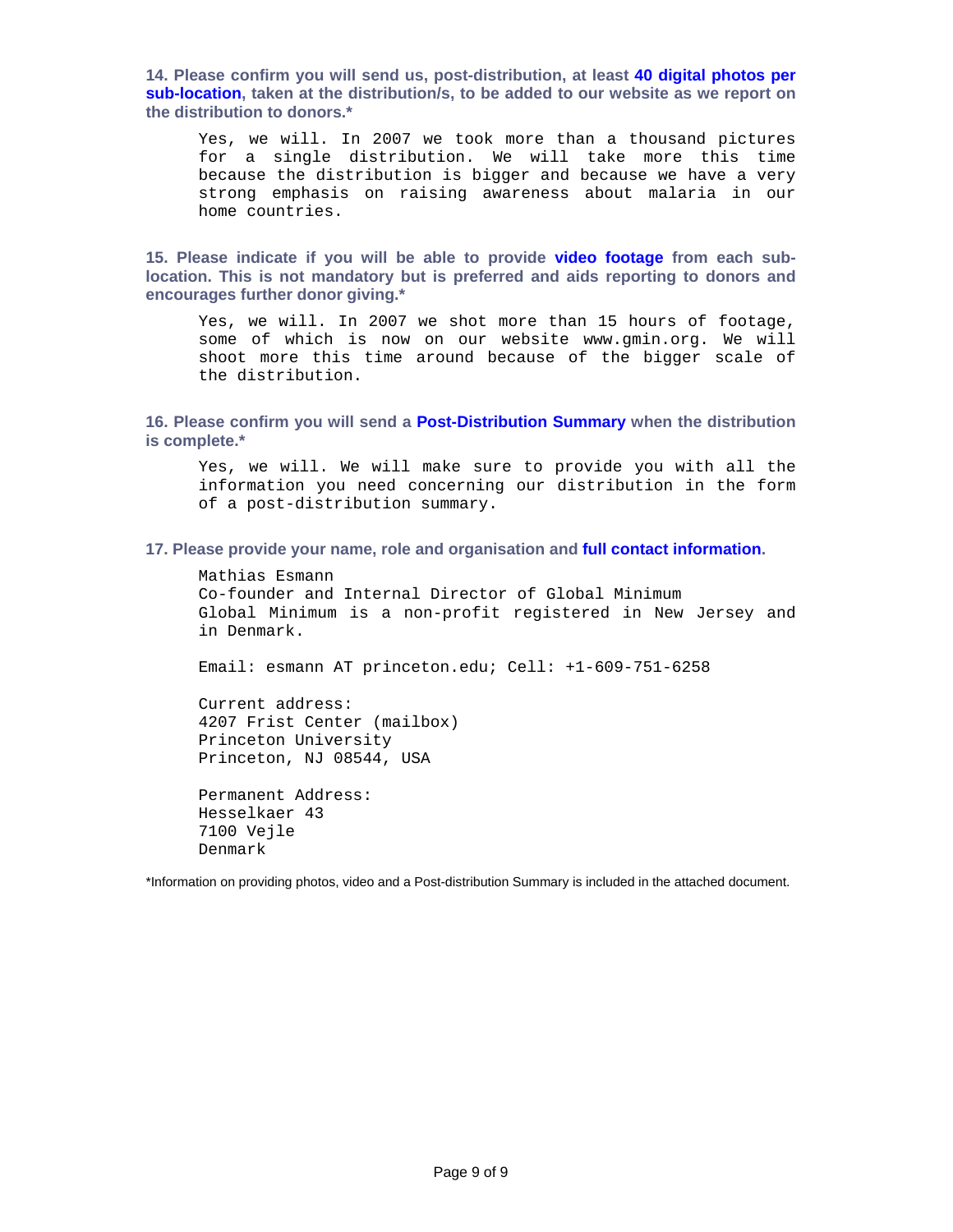